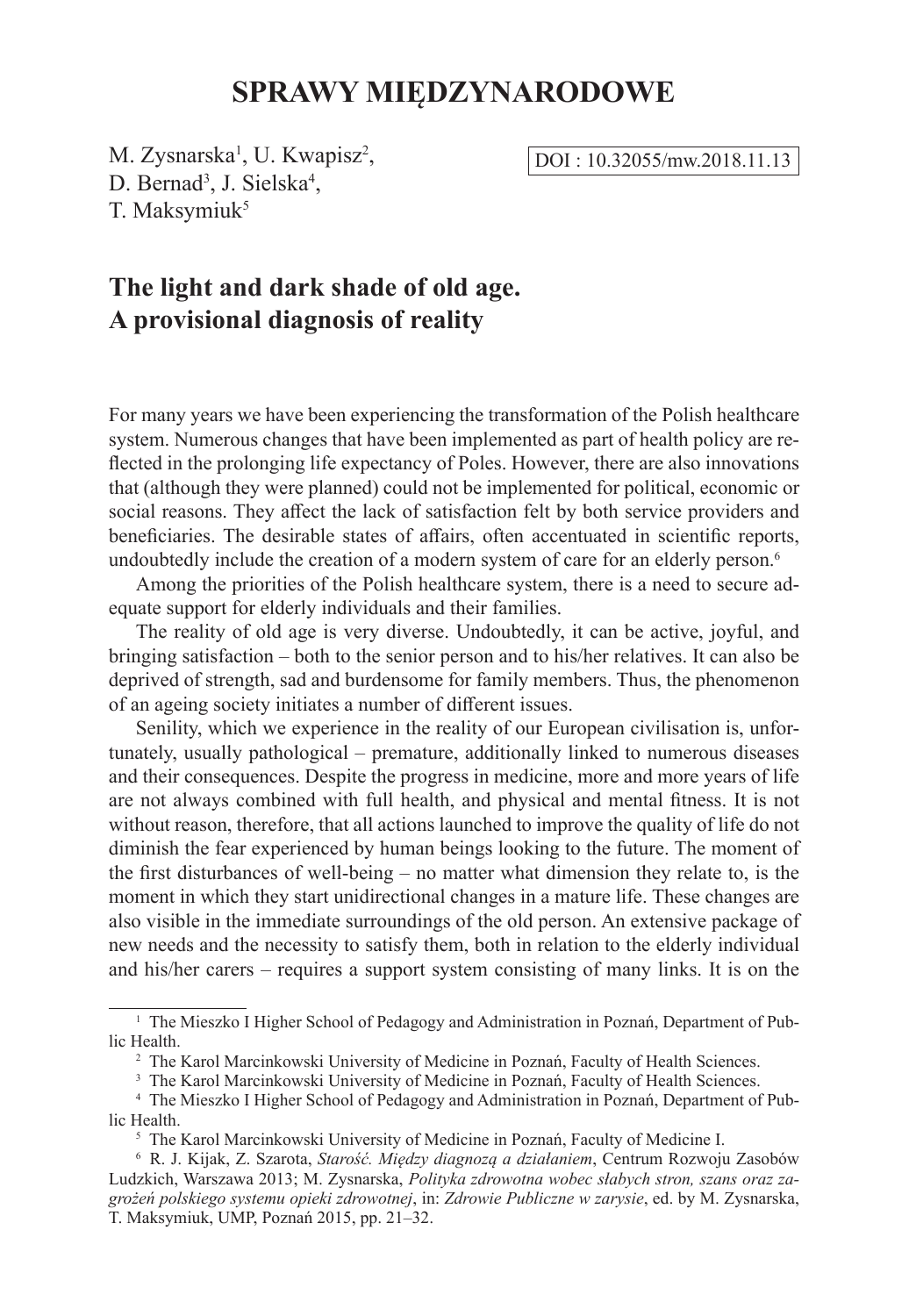scope of this support that the quality of surviving the last period of life and passing away will depend...

The conducted research and conclusions drawn repeatedly confirm the sad reality regarding mental, physical and, especially in countries such as Poland, economic dependence on the younger generation.7 With age, the needs of older individuals are changing – also the strength, possibilities and ways of satisfying them. Particular emphasis should be placed on such needs as: affiliation (intensity of social contacts, sense of loneliness, bond with the former environment, place in the family), usefulness and recognition (participation in institutionalised forms of social activity, role in the family), independence (degree of independence), safety (physical and mental) and life satisfaction (subjective contentment with the current situation). This last variable is the most synthetic indicator of the older person's adaptation to the new reality.8

Therefore, the priority for the whole society – not only Polish – is to provide the elderly with proper care aimed at optimizing their quality of life. Unfortunately, most often the ageing is associated with the emergence of numerous deficits in the biopsycho-social sphere and the transformation of a successful one into ordinary and then pathological ageing.

The W.H.O. Chronic Disease Committee defines a chronic disease as "any abnormalities or abnormalities that have one or more of the following characteristics: are permanent, leave a disability, irreversible pathological changes, require special rehabilitation, or according to all expectations will require a long period of surveillance, observation or care". Chronic diseases are the leading cause of mortality in the world. According to the WHO, they are responsible for 63% of deaths. The most common chronic diseases include: ischemic heart disease, cancer, chronic respiratory diseases, and diabetes.<sup>9</sup>

The main objective of the study was to assess the well-being of the elderly. Intermediate goals were focused on: demographic and social characteristics of the Polish senior, depicting the epidemiology of diseases, determining the relationship between the health situation of an elderly person and his/her satisfaction with life.

## **Assumptions of the study**

Criteria for inclusion:

- voluntary admission to the study,
- men and women,

<sup>7</sup> M. Racław (ed.), *Publiczna troska, prywatna opieka. Społeczności lokalne wobec osób starszych*, Instytut Spraw Społecznych, Warszawa 2011; B. Bień, Z. B. Wojszel, H. Doroszkiewicz, *Poziom niesprawności osób w starszym wieku jako wskazanie do wspierania opiekunów rodzinnych*, Gerontol. Pol. 2008, 16, 1, pp. 25–34; J. Perek-Białas, J. Stypińska, *Łączenie pracy i opieki nad osobą starszą – wpływ na jakość życia opiekuna*, in: *Jakość życia seniorów w XXI wieku. Ku aktywności*, ed. by D. Kałuża, P. Szukalski, Uniwersytet Łódzki, Łódź 2014, pp. 136–148.

<sup>8</sup> A. Nowicka, *Starość jako faza życia człowieka*, in: *Wybrane problemy osób starszych*, ed. by A. Nowicka, Impuls, Kraków 2008, pp. 17–27.

<sup>9</sup> http://www.who.int/ncds/en/.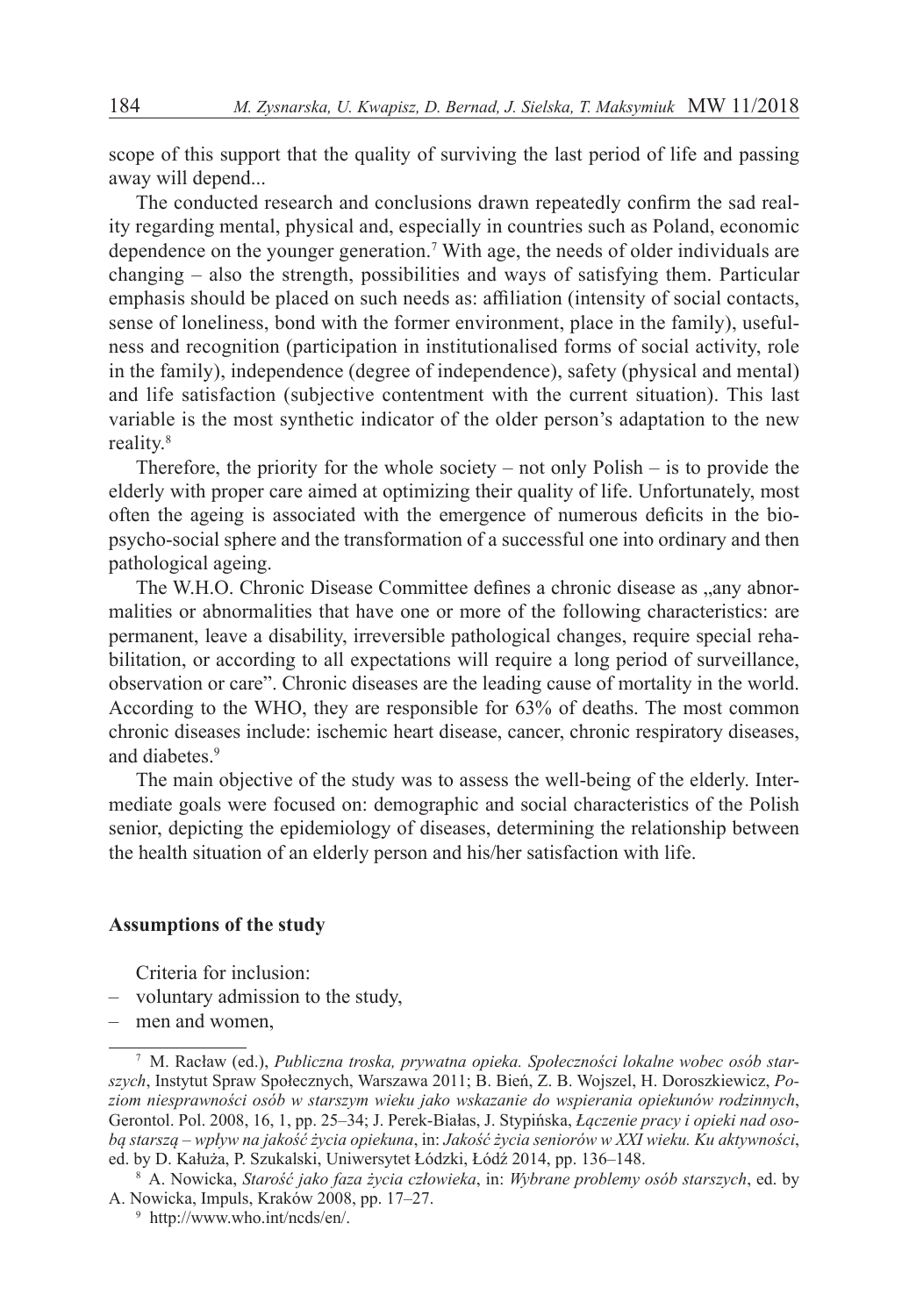- residents of the Wielkopolska (Greater Poland) Province,
- persons from 60 years of age. Exclusion criteria:
- phase of dementia syndrome, preventing contact with the patient [based on the diagnosis of the attending physician].

The study comprised 504 respondents staying in family homes, hospitals, social welfare homes and care and treatment centres located in the Greater Poland Province.

The analysis of research results has been divided into parts. The first stage is to assess: the demographic and social situation of the surveyed population, the prevalence of health issues and life satisfaction.

The study was carried out by means of a diagnostic survey. The technique used was a survey and the tools used during the preliminary assessment of the health situation of seniors were: a questionnaire containing demographic and social data and SWLS – Satisfaction with Life Scale, adaptation: Z. Juczyński. The study was voluntary and anonymous. Each patient was additionally informed about the purpose of the study and how the information received would be used. Finally, the study included persons aged 60 to 90 and above (see Table 1).

**Respondents' age**

Table 1

| Variable<br>Age | <b>Number</b> | <b>Cumulative</b><br>number | <b>Percent</b> | <b>Cumulative</b><br>percent value |
|-----------------|---------------|-----------------------------|----------------|------------------------------------|
| $60 - 64$       | 125           | 125                         | 24.80%         | 24.80%                             |
| $65 - 69$       | 110           | 235                         | 21.83%         | 46.63%                             |
| $70 - 74$       | 76            | 311                         | 15.08%         | 61.71%                             |
| $75 - 79$       | 71            | 382                         | 14.09%         | 75.79%                             |
| $80 - 84$       | 71            | 453                         | 14.09%         | 89.88%                             |
| $85 - 89$       | 36            | 489                         | 7.14%          | 97.02%                             |
| 90 and over     | 15            | 504                         | 2.98%          | 100.00%                            |

The majority of respondents were women – 298 (59.13%). Among the study participants, 62.50% lived in a family home in a large city. Other seniors: in the family home in the countryside  $-22.62\%$ , and in the nursing and care institution (12.7%) and social welfare home (2.18%). Primary education was declared by 24.41% of respondents, vocational  $-26.79\%$ , secondary  $-32.54\%$ , higher  $-16.27\%$ . As many as 50.40% of respondents described their social conditions as good, 28.37% as average, and 5.98% as very bad or bad. There were 48.21% of study participants married, while 38.10% declared widowhood (6.94% – unmarried, 6.75% – divorced). Childlessness was mentioned by 11.71% of respondents. During the study, retirement or disability benefit concerned 62.90% and 12.90% of respondents, respectively. Due to the difficult economic situation, 11.11% of the retired and 12.90% of disability pensioners were still employed. 10,32% of study participants were professionally active. Self-assessment of health was performed by 503 respondents [1 person did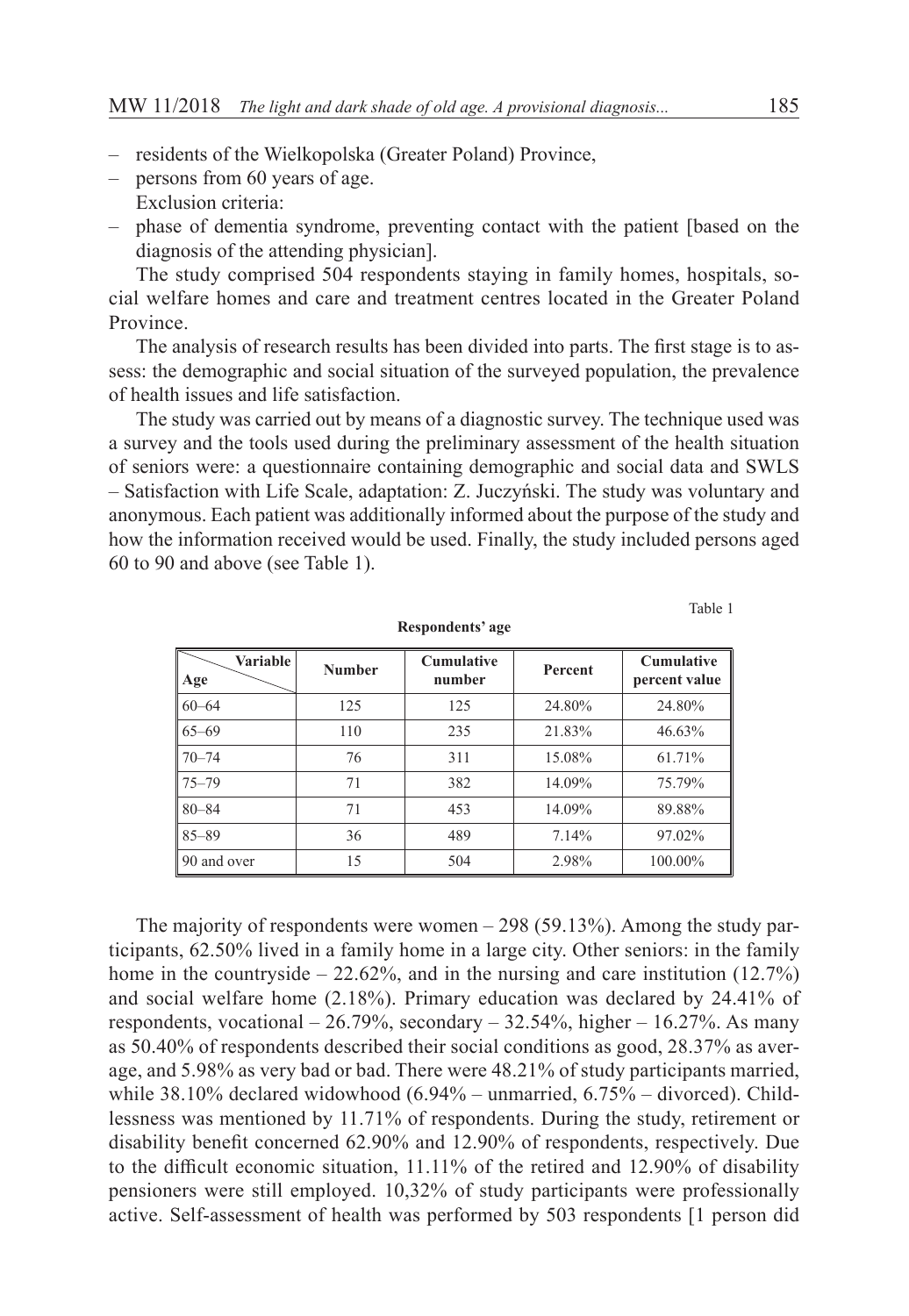not answer the question]. The most – 33.80% of study participants rated health at a sufficient level (see Table 2).

| Variable<br><b>Health assessment</b> | <b>Number</b> | <b>Cumulative</b><br>number | Percent | <b>Cumulative</b><br>percent value |
|--------------------------------------|---------------|-----------------------------|---------|------------------------------------|
| Very poor                            | 42            | 42                          | 8.35%   | 8.35%                              |
| Poor                                 | 106           | 148                         | 21.07%  | 29.42%                             |
| Adequate                             | 170           | 318                         | 33.80%  | 63.22%                             |
| Good                                 | 163           | 481                         | 32.41%  | 95.63%                             |
| Very good                            | 22            | 503                         | 4.37%   | 100.00%                            |

**Self-assessment of own health status**

\* One person did not respond.

The quality of human life is determined by, among others, health condition. In view of the above assumption, an assessment of the prevalence of health issues among the studied population was made (see Table 3).

Table 3

Table 2

**Distribution of diseases among the respondents**

| <b>Sites of health issues</b> | <b>Number of ill persons</b> | Percentage share |  |
|-------------------------------|------------------------------|------------------|--|
| Circulatory system            | $360*$                       | 71.57%           |  |
| Musculoskeletal system        | 247                          | 49.01%           |  |
| Endocrine system              | 169                          | 33.53%           |  |
| Nervous system                | 147                          | 29.17%           |  |
| Urinary tract                 | 138                          | 27.38%           |  |
| Digestive system              | 85                           | 16.87%           |  |
| Respiratory system            | 70                           | 13.89%           |  |
| Mental disorders              | 50                           | 9.92%            |  |
| Cancer                        | $41*$                        | 8.15%            |  |
| Allergies                     | $23*$                        | 4.57%            |  |

\* One person did not respond.

The declared disorders were:

- cardiology 53.37% indicated the existence of arterial hypertension, and circulatory insufficiency – 13.49% while ischemic heart disease – 10.12%;
- $-$  bone  $-46.03\%$  degenerative changes combined with chronic pain;
- metabolic 26.59% are persons diagnosed with diabetes;
- neurological 11.31% complained of headaches, 10.12% had stroke, 8.93% dementia (subjects with moderate and severe dementia were excluded from the study).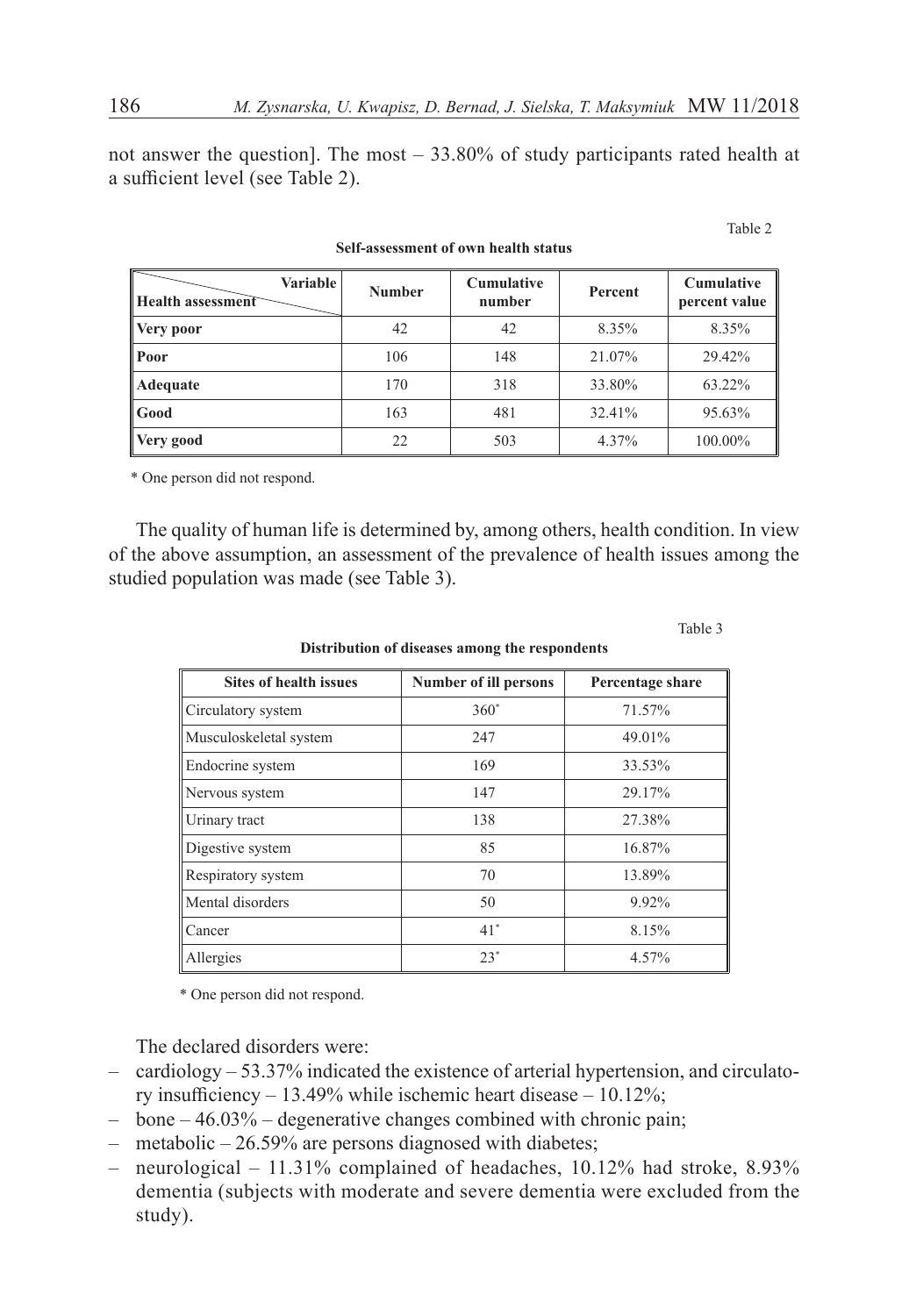In the urinary tract, patients most often reported issues with urinary incontinence, infections and prostatic hypertrophy; digestive: gastric ulcer, gastrointestinal inflammation, gastro-oesophageal reflux; and the respiratory system – COPD and bronchial asthma. Mental illnesses occurring in respondents are primarily neuroses and depression. Persons diagnosed with cancer indicated mainly breast cancer, colon cancer, endometrial cancer, prostate cancer and leukaemia. Allergic symptoms were primarily in the respiratory system.

In addition, the subjects – in the "other issues" category, indicated the frequent occurrence of problems with vision, overweight and obesity, as well as osteoporosis.

Among all respondents – 13.49% required comprehensive, daily care. Analysing the epidemiology of reported health issues, they were correlated with the self-assessment of health (see Table 4).

Table 4

| Health issue v. self-assessment   Circulatory<br>   Analysis | system   | <b>Skeletal</b><br>system | Endocrine<br>system | <b>Nervous</b><br>system |
|--------------------------------------------------------------|----------|---------------------------|---------------------|--------------------------|
| Chi-square statistics                                        | 9.270331 | 9.161658                  | 31.503895           | 29.919183                |
| Degrees of freedom                                           |          |                           |                     |                          |
| $\ $ p value                                                 | 0.002329 | 0.002471                  | $\leq 0.000001$     | $\leq 0.000001$          |

**Health issue v. health self-assessment**

As shown by the presented values, there is a relationship between perceived deficits in respondents' health, and self-assessment of the health situation of seniors.

The scale of SWLS was used to test satisfaction with the lives of older persons. Respondents agreed, or not, with the following statements:

- in many ways my life is close to ideal;
- the conditions of my life are perfect;
- I'm happy with my life;
- in my life I have achieved the most important things that I wanted;
- If I could live my life again, I would not like to change almost anything.

The assessments were added together, and the overall result was a degree of satisfaction with one's own life. The range of results ranged from 5 to 35 points. The higher the score, the greater the sense of life satisfaction. Assessment of life satisfaction is the result of comparing one's own situation with the standards set by oneself.<sup>10</sup> Most subjects declared average life satisfaction  $-57.72\%$ . Among them, as many as 23.25% were not and are not satisfied with their lives, while 19.04% of respondents rated their past and present positively. Younger and healthier study participants assessed their lives better than the older ones, who declared numerous health issues  $[p = 0.041228]$ .

The dependence between health self-assessment and life satisfaction was also demonstrated using Kruskal-Wallis ANOVA test:

<sup>10</sup> Z. Juczyński, *Narzędzia pomiaru w promocji i psychologii zdrowia*, Pracownia Testów Psychologicznych, Wydanie II, Warszawa 2009.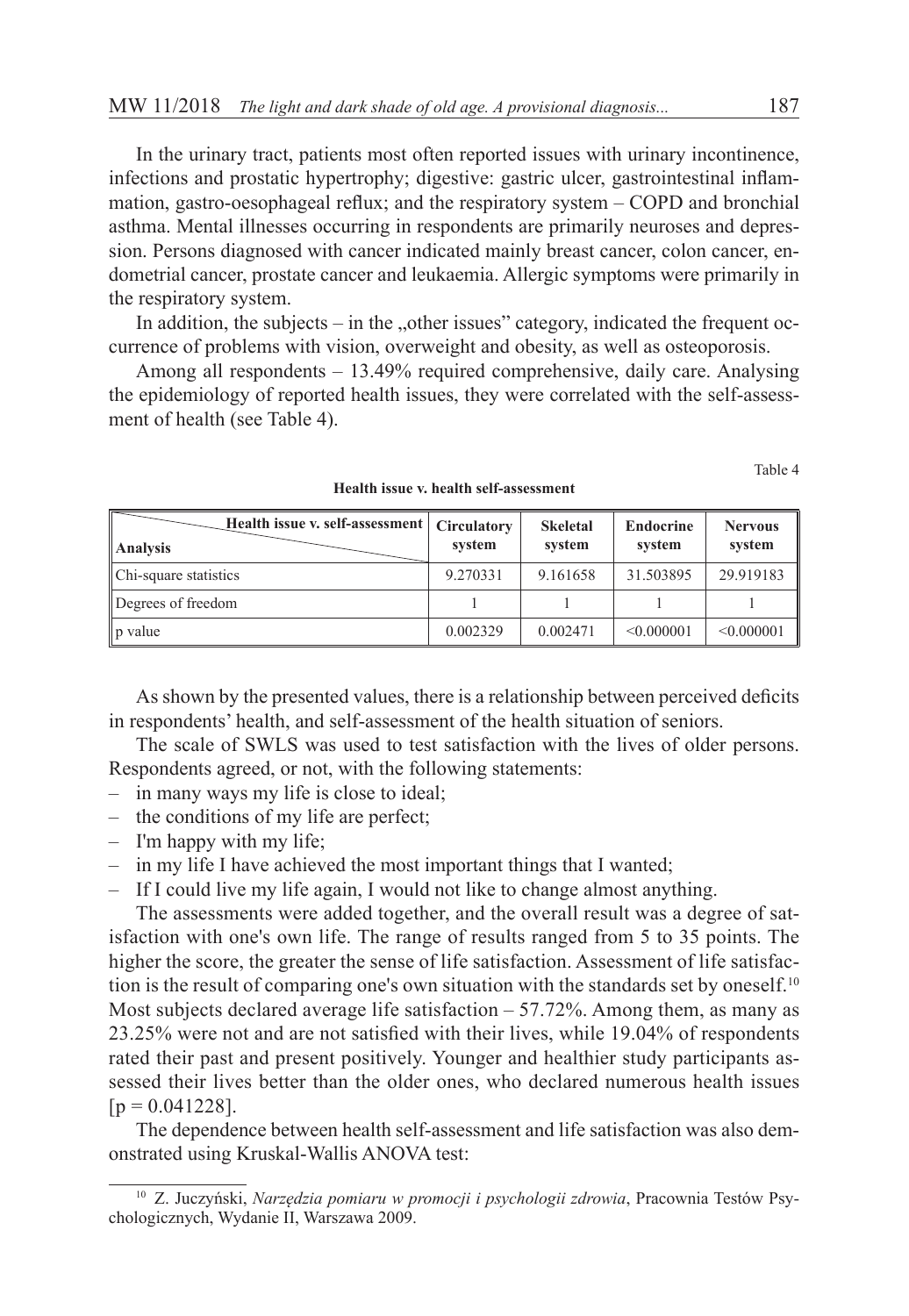

**Fig. 1. Health self-assessment v. satisfaction with own life**

Respondents who felt healthier also assessed their lives better – both in terms of the past and the present [significance level  $-0.05$ ; p value  $\leq 0.000001$ ].

### **Summary**

The dynamics of global demographic processes observed today encourages a deep reflection on the new shape of social policy (which also includes health protection) that takes into account the needs and expectations of older persons, as well as the creation of specific tools to prevent potential social exclusion of seniors.<sup>11</sup>

Making a diagnosis requires an analysis of the current situation of the Polish senior – with particular emphasis on his social bio-psycho needs. In connection with the above thesis, in the first stage, the health condition of the studied population was assessed. Scientific reports point to the frequent identification of old age with illness and disability.12 Undoubtedly, this phenomenon may affect the self-assessment of the health of a senior and his/her satisfaction with life.

Among the most frequent diseases of old age, emphasised in epidemiological reports, are: osteoarthritis, arterial hypertension, ischemic heart disease, diabetes and chronic obstructive pulmonary disease. Fatigue, headaches and insomnia, joint and spine pains as well as cardiovascular issues are often emphasised. The frequent diseases of old age may also include osteoporosis, Parkinson's disease and Alzheimer's disease, strokes, cataracts, neoplasms of breast and female reproductive organs, and

SSŻ = Health self-assessment v. satisfaction

<sup>11</sup> R. J. Kijak, Z. Szarota, *Starość. Między diagnozą a działaniem*, Centrum Rozwoju Zasobów Ludzkich, Warszawa 2013.

<sup>12</sup> A. Łukomska, J. Wachowska, *Seniorzy o swojej starości*, Gerontol. Pol. 16, 1, 2008, pp. 51–55.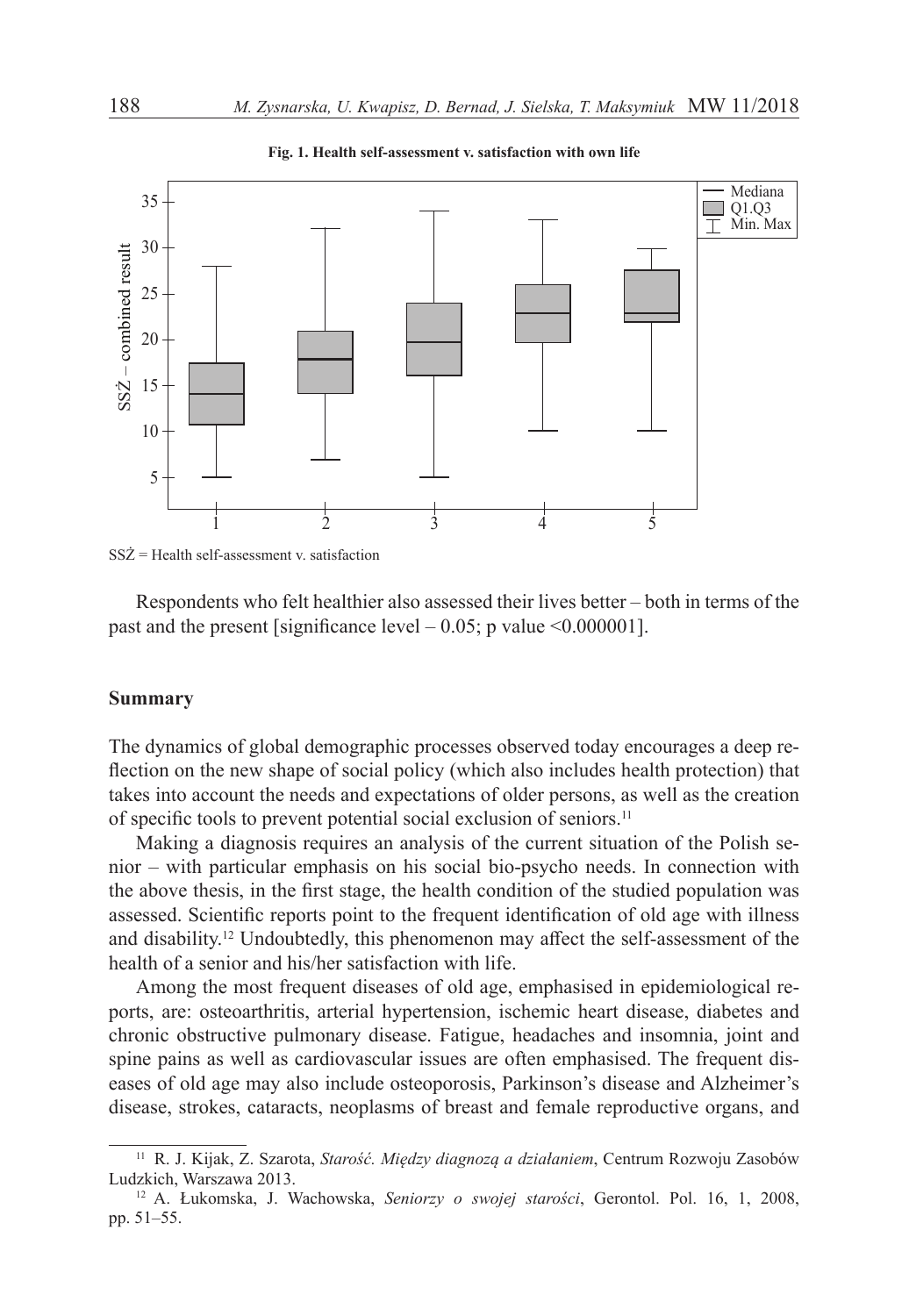respiratory and prostate cancer in men, as well as depression.<sup>13</sup> Most of the health issues presented above have also been reflected in our own research.

One of the basic needs of elderly individuals is to keep them in optimal health. Unfortunately, the ageing process, despite significant progress, still favours adverse biological, psychological and social consequences occurring in man.

It is hard to disagree with the words of Antoni Kępiński (1978), that ..... just as autumn can be the most beautiful season of the year, old age can be the most beautiful period of life in which life wisdom is achieved and one feels a real taste of life, and what has been experienced throughout life, gives a sense of true achievements. However, there may be a fleeting and fruitless autumn and so old age, also vapid, painful and even tragic perhaps".14

Old age has various faces and various factors determine it. This assumption should not, however, be an argument depriving any responsibility in persons shaping the State health policy for launching systematic activities of a comprehensive nature, adapted to the needs of seniors and their carers and building their new quality of life.

# **Conclusions**

- 1. The most common health issues of a Polish senior include: diseases in the circulatory, musculo-skeletal, hormonal and nervous systems.
- 2. Older persons assess their satisfaction with life as average.
- 3. Lack of diseases and high self-assessment of bio-psycho-social well-being, influences life satisfaction.
- 4. In the 21st Century, it is necessary to implement numerous changes aimed at solving the bio-psycho-social issues of the elderly and the accents – from remedial medicine to prevention and health promotion. The above-mentioned measures will enable the transition from health-care policy to health policy.

#### **Summary**

**Background:** Despite numerous studies on old age and the presented results, the support system aimed at elderly individuals is not being transformed. Also, the basic bio-psycho-social issues of the analysed period of life are unchangeable and have an unequivocal impact on the quality of seniors' life and the level of satisfaction from it.

**The aim** of the study was to assess the health status of an elderly person.

**Material and method**: The study group consisted of 504 seniors. The research was carried out by means of a diagnostic survey. The survey technique and the Satisfaction with Life Scale (SWLS) were applied.

**Results:** The seniors assessed their health condition as sufficient. Cardiovascular diseases emerged among the main health issues, and 13.49% of the subjects required comprehen-

<sup>&</sup>lt;sup>13</sup> M. Makara-Studzińska, K. Kryś-Noszczyk, Oblicza starości – przegląd piśmiennictwa, "Psychogeriatria Polska" 2012, 9, 2, pp. 77–86.

<sup>&</sup>lt;sup>14</sup> A. Ostrzyżek, *Starość jako etap ontogenezy*, "Hygeia Public Health" 2014, 49, 4, pp. 702–704; A. Kępiński, *Rytm życia*, Sagittarius, Warszawa 1992.